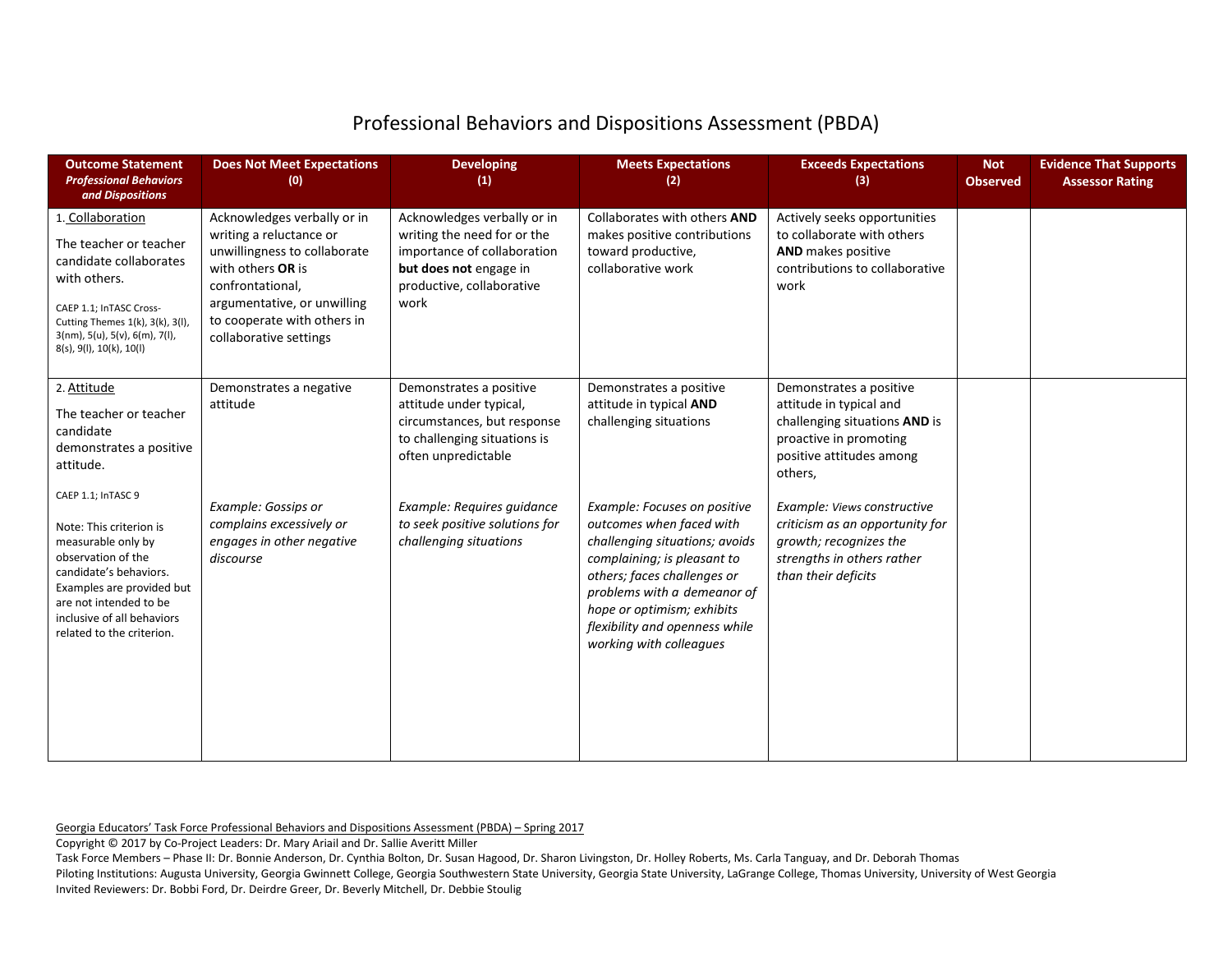| <b>Outcome Statement</b><br><b>Professional Behaviors</b><br>and Dispositions                                                                                                                                                                                                                                                                                                                                                                        | <b>Does Not Meet Expectations</b><br>(0)                                                                                                                                                                                                                                                          | <b>Developing</b><br>(1)                                                                                                                                                                                                 | <b>Meets Expectations</b><br>(2)                                                                                                                                                                                     | <b>Exceeds Expectations</b><br>(3)                                                                                                                                                                                                                                      | <b>Not</b><br><b>Observed</b> | <b>Evidence That Supports</b><br><b>Assessor Rating</b> |
|------------------------------------------------------------------------------------------------------------------------------------------------------------------------------------------------------------------------------------------------------------------------------------------------------------------------------------------------------------------------------------------------------------------------------------------------------|---------------------------------------------------------------------------------------------------------------------------------------------------------------------------------------------------------------------------------------------------------------------------------------------------|--------------------------------------------------------------------------------------------------------------------------------------------------------------------------------------------------------------------------|----------------------------------------------------------------------------------------------------------------------------------------------------------------------------------------------------------------------|-------------------------------------------------------------------------------------------------------------------------------------------------------------------------------------------------------------------------------------------------------------------------|-------------------------------|---------------------------------------------------------|
| 3. Relationship with<br><b>Adults</b><br>The teacher or teacher<br>candidate maintains<br>positive relationships<br>with adults (parents,<br>colleagues, guardians,<br>staff, administration,<br>etc.).<br>CAEP 1.1; InTASC 3, 10<br>Note: This criterion is<br>measurable only by<br>observation of the<br>candidate's behaviors.<br>Examples are provided but<br>are not intended to be<br>inclusive of all behaviors<br>related to the criterion. | Acts toward others in ways<br>that are disrespectful or<br>inappropriate<br>Example: Often OR<br>egregiously demonstrates a<br>lack of respect for others;<br>communicates<br>inappropriately; behaves in<br>ways that are disrespectful to<br>others' feelings, perspectives,<br>and/or cultures | Generally maintains positive<br>relationships with adults, with<br>few lapses<br>Example: Generally respectful<br>of others; communicates<br>appropriately; considers<br>others' feelings, perspectives,<br>and cultures | Maintains positive<br>relationships with adults at all<br>times<br>Example: Always respectful<br>and kind toward others;<br>communicates appropriately;<br>considers others' feelings,<br>perspectives, and cultures | Maintains positive<br>relationships with adults at all<br>times AND is proactive in<br>creating and promoting an<br>environment that is mutually<br>respectful<br>Example: Encourages others<br>to develop and maintain<br>positive relationships<br>amongst themselves |                               |                                                         |
| Communication<br>4.                                                                                                                                                                                                                                                                                                                                                                                                                                  | Acknowledges verbally or in                                                                                                                                                                                                                                                                       | Acknowledges verbally or in                                                                                                                                                                                              | Communicates effectively                                                                                                                                                                                             | Communicates effectively                                                                                                                                                                                                                                                |                               |                                                         |

Copyright © 2017 by Co-Project Leaders: Dr. Mary Ariail and Dr. Sallie Averitt Miller

Task Force Members – Phase II: Dr. Bonnie Anderson, Dr. Cynthia Bolton, Dr. Susan Hagood, Dr. Sharon Livingston, Dr. Holley Roberts, Ms. Carla Tanguay, and Dr. Deborah Thomas

Piloting Institutions: Augusta University, Georgia Gwinnett College, Georgia Southwestern State University, Georgia State University, LaGrange College, Thomas University, University of West Georgia Invited Reviewers: Dr. Bobbi Ford, Dr. Deirdre Greer, Dr. Beverly Mitchell, Dr. Debbie Stoulig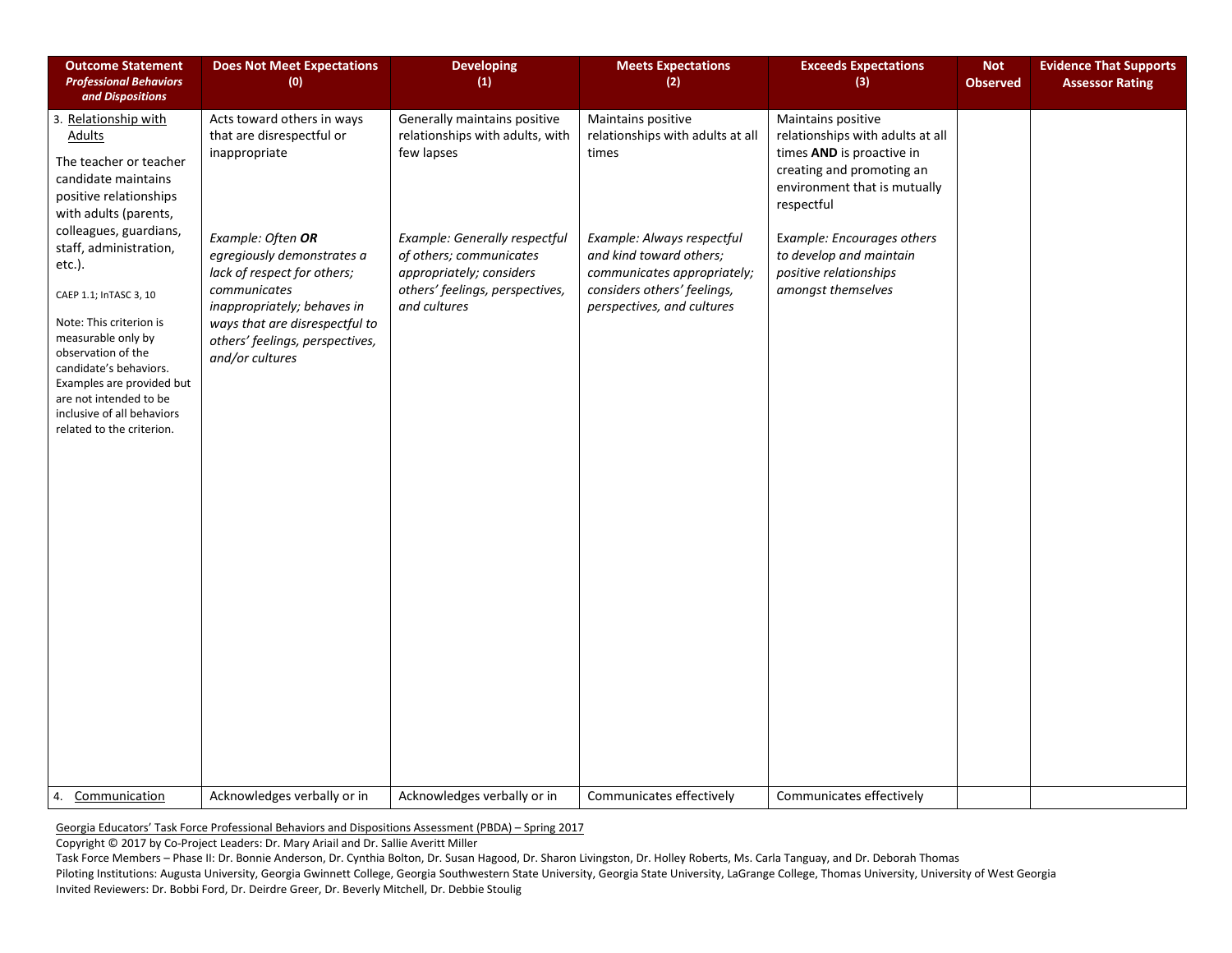| <b>Outcome Statement</b><br><b>Professional Behaviors</b><br>and Dispositions                                                                                      | <b>Does Not Meet Expectations</b><br>(0)                                                                                                                                                                                                                                                                                                                                                                                                                                    | <b>Developing</b><br>(1)                                                                                                                                                                                                                                                                                                                      | <b>Meets Expectations</b><br>(2)                                                                                                                                                                                                                                                      | <b>Exceeds Expectations</b><br>(3)                                                                                                                                                                                                                                                                                                                                                                                                                                                                                                                                                                                                              | <b>Not</b><br><b>Observed</b> | <b>Evidence That Supports</b><br><b>Assessor Rating</b> |
|--------------------------------------------------------------------------------------------------------------------------------------------------------------------|-----------------------------------------------------------------------------------------------------------------------------------------------------------------------------------------------------------------------------------------------------------------------------------------------------------------------------------------------------------------------------------------------------------------------------------------------------------------------------|-----------------------------------------------------------------------------------------------------------------------------------------------------------------------------------------------------------------------------------------------------------------------------------------------------------------------------------------------|---------------------------------------------------------------------------------------------------------------------------------------------------------------------------------------------------------------------------------------------------------------------------------------|-------------------------------------------------------------------------------------------------------------------------------------------------------------------------------------------------------------------------------------------------------------------------------------------------------------------------------------------------------------------------------------------------------------------------------------------------------------------------------------------------------------------------------------------------------------------------------------------------------------------------------------------------|-------------------------------|---------------------------------------------------------|
| The teacher or teacher<br>candidate<br>communicates<br>effectively.<br>CAEP 1.1; InTASC Cross-<br>Cutting Themes 3(o), 3(n),<br>6(o), 8(u), 10 (a, d-g, k, m, n q, | writing a reluctance or<br>unwillingness to use effective<br>and appropriate<br>communications with others<br>(e.g., students, parents or<br>guardians, district and school<br>personnel) OR lacks the<br>verbal, non-verbal, and<br>written communication<br>techniques that foster<br>positive interactions and<br>promote learning in the<br>classroom and school<br>environment<br>Example: Uses negative or<br>closed body language; speaks<br>harshly; ignores others | writing the importance of<br>effective communication<br>(e.g., with students, parents<br>or guardians, district and<br>school personnel) BUT<br>sometimes lacks the verbal,<br>non-verbal, and written<br>communication techniques<br>that foster positive<br>interactions and promote<br>learning in the classroom and<br>school environment | with all stakeholders (e.g.,<br>students, parents or<br>guardians, district and school<br>personnel) AND uses verbal,<br>non-verbal, and written<br>communication techniques to<br>foster positive interactions<br>and promote learning in the<br>classroom and school<br>environment | with all stakeholders (e.g.,<br>students, parents or<br>guardians, district and school<br>personnel) and uses verbal,<br>non-verbal, and written<br>communication techniques to<br>foster positive interactions<br>and promote learning in the<br>classroom and school<br>environment; AND<br>communicates with<br>individuals outside the school<br>environment to promote<br>awareness of education-<br>related issues<br>Example: Speaks at a local<br>service organization; writes a<br>letter to their congress-<br>person; presents a workshop<br>or seminar at a professional<br>conference; creates and<br>distributes a newsletter for |                               |                                                         |
| 5. Attendance<br>The teacher or teacher<br>candidate adheres to<br>policies regarding<br>attendance and<br>punctuality.<br>CAEP 1.1; InTASC 9                      | Absences and/or late arrivals<br>violate university, school,<br>and/or district policies<br>regarding attendance and<br>punctuality.                                                                                                                                                                                                                                                                                                                                        | Works toward becoming<br>knowledgeable of university,<br>school, and/or district policies<br>regarding attendance and<br>punctuality AND attempts to<br>comply with policies                                                                                                                                                                  | Knows and adheres to<br>university, school, and/or<br>district policies regarding<br>attendance and punctuality                                                                                                                                                                       | parents<br>Knows and adheres to<br>university, school, and/or<br>district policies regarding<br>attendance and punctuality<br>AND attends school related<br>events that are not required,<br>such as extracurricular school<br>activities, parent organization<br>meetings, community events<br>related to the school                                                                                                                                                                                                                                                                                                                           |                               |                                                         |

Copyright © 2017 by Co-Project Leaders: Dr. Mary Ariail and Dr. Sallie Averitt Miller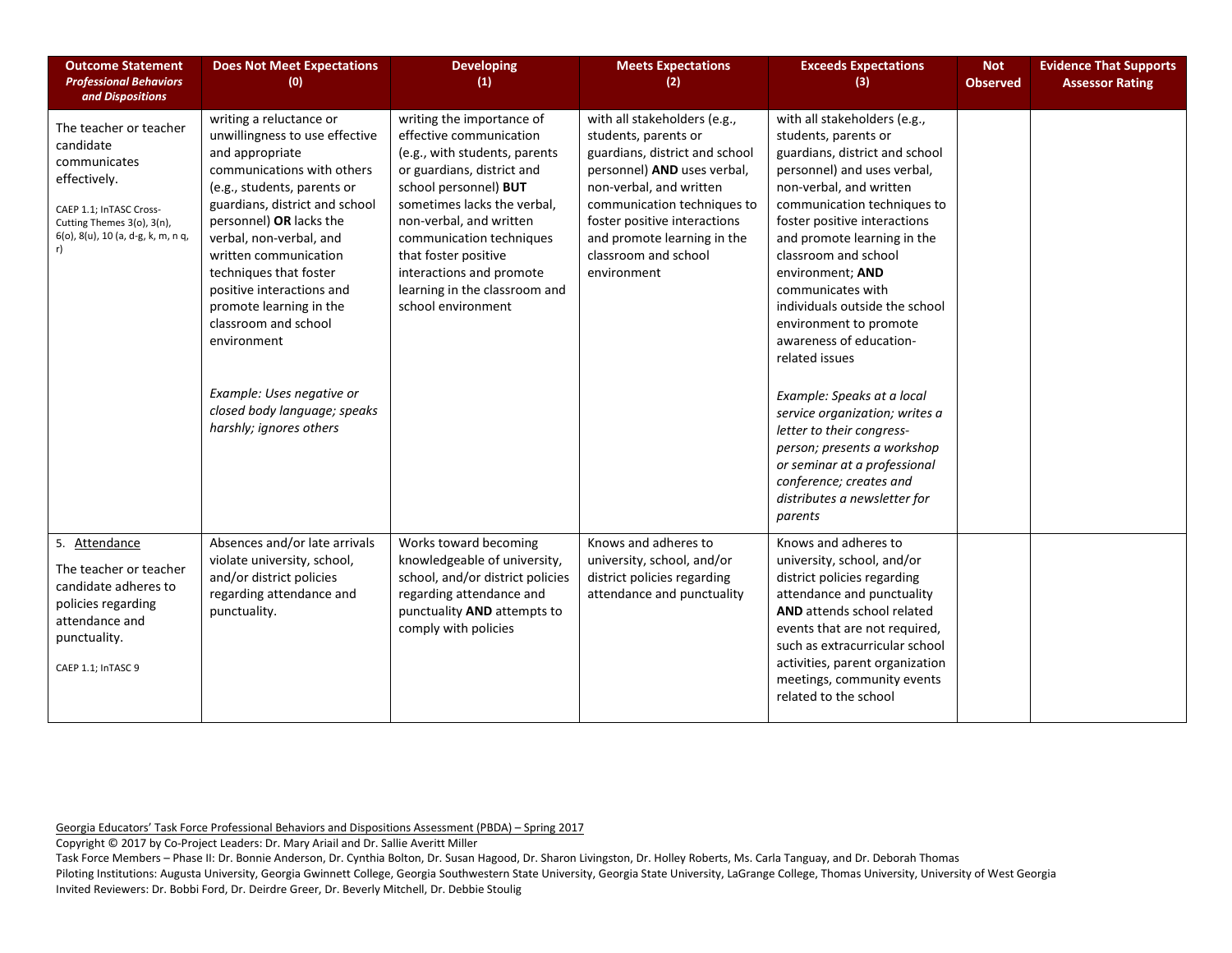| <b>Outcome Statement</b><br><b>Professional Behaviors</b><br>and Dispositions                                                                                      | <b>Does Not Meet Expectations</b><br>(0)                                                                                                                                                                                                                                                                                                                                                  | <b>Developing</b><br>(1)                                                                                                                                                                                                                                                                                                                                                     | <b>Meets Expectations</b><br>(2)                                                                                                                                                                                                                                                                          | <b>Exceeds Expectations</b><br>(3)                                                                                                                                                                                                                                                                                        | <b>Not</b><br><b>Observed</b> | <b>Evidence That Supports</b><br><b>Assessor Rating</b> |
|--------------------------------------------------------------------------------------------------------------------------------------------------------------------|-------------------------------------------------------------------------------------------------------------------------------------------------------------------------------------------------------------------------------------------------------------------------------------------------------------------------------------------------------------------------------------------|------------------------------------------------------------------------------------------------------------------------------------------------------------------------------------------------------------------------------------------------------------------------------------------------------------------------------------------------------------------------------|-----------------------------------------------------------------------------------------------------------------------------------------------------------------------------------------------------------------------------------------------------------------------------------------------------------|---------------------------------------------------------------------------------------------------------------------------------------------------------------------------------------------------------------------------------------------------------------------------------------------------------------------------|-------------------------------|---------------------------------------------------------|
| 6. Relationship with<br><b>Students</b><br>The teacher or teacher<br>candidate interacts<br>appropriately and<br>positively with others.<br>CAEP 1.1; InTASC 3, 10 | Interacts inappropriately or<br>negatively toward students<br>OR provides instruction that<br>disregards, disrespects, or is<br>not aligned with the<br>intellectual, social, cultural,<br>emotional, and physical<br>needs of the age group<br>Example: Shows bias and/or<br>favoritism toward students;<br>engages in inappropriate<br>physical or social interactions<br>with students | Interacts appropriately and<br>positively with students BUT<br>provides instruction that<br>disregards, disrespects, or is<br>not aligned with the<br>intellectual, social, cultural,<br>emotional, and physical needs<br>of the age group<br>Example: Plans/teaches<br>lessons that are age-<br>inappropriate or which<br>portray certain cultures in<br>stereotypical ways | Interacts appropriately and<br>positively with students AND<br>provides instruction that<br>respects and aligns with the<br>intellectual, social, cultural,<br>emotional, and physical needs<br>of the age group                                                                                          | Interacts appropriately and<br>positively with students and<br>provides instruction that<br>respects and aligns with the<br>intellectual, social, cultural,<br>emotional, and physical needs<br>of the age group AND is<br>proactive in promoting<br>respect for and<br>understanding of students'<br>needs and interests |                               |                                                         |
| 7. Initiative<br>The teacher or teacher<br>candidate<br>demonstrates evidence<br>of initiative.<br>CAEP 1.1; InTASC 10                                             | Avoids opportunities to<br>initiate and/or complete<br>responsibilities<br><b>Example: Blames others</b><br>rather than taking personal<br>responsibility; provides<br>excuses, such as lack of<br>understanding or support                                                                                                                                                               | Completes assigned<br>responsibilities when<br>prompted<br>Example: Reflects on<br>experience and suggests<br>possibilities for approaching<br>new situations and challenges                                                                                                                                                                                                 | Initiates and completes<br>responsibilities without<br>prompting<br>Example: Is proactive in<br>asking questions and seeking<br>guidance for areas of<br>uncertainty; draws on<br>knowledge and experience to<br>respond to new situations and<br>challenges; anticipates and<br>plans for the unexpected | Initiates and completes<br>responsibilities without<br>prompting AND seeks<br>opportunities to take on new<br>responsibilities and<br>challenges                                                                                                                                                                          |                               |                                                         |

Copyright © 2017 by Co-Project Leaders: Dr. Mary Ariail and Dr. Sallie Averitt Miller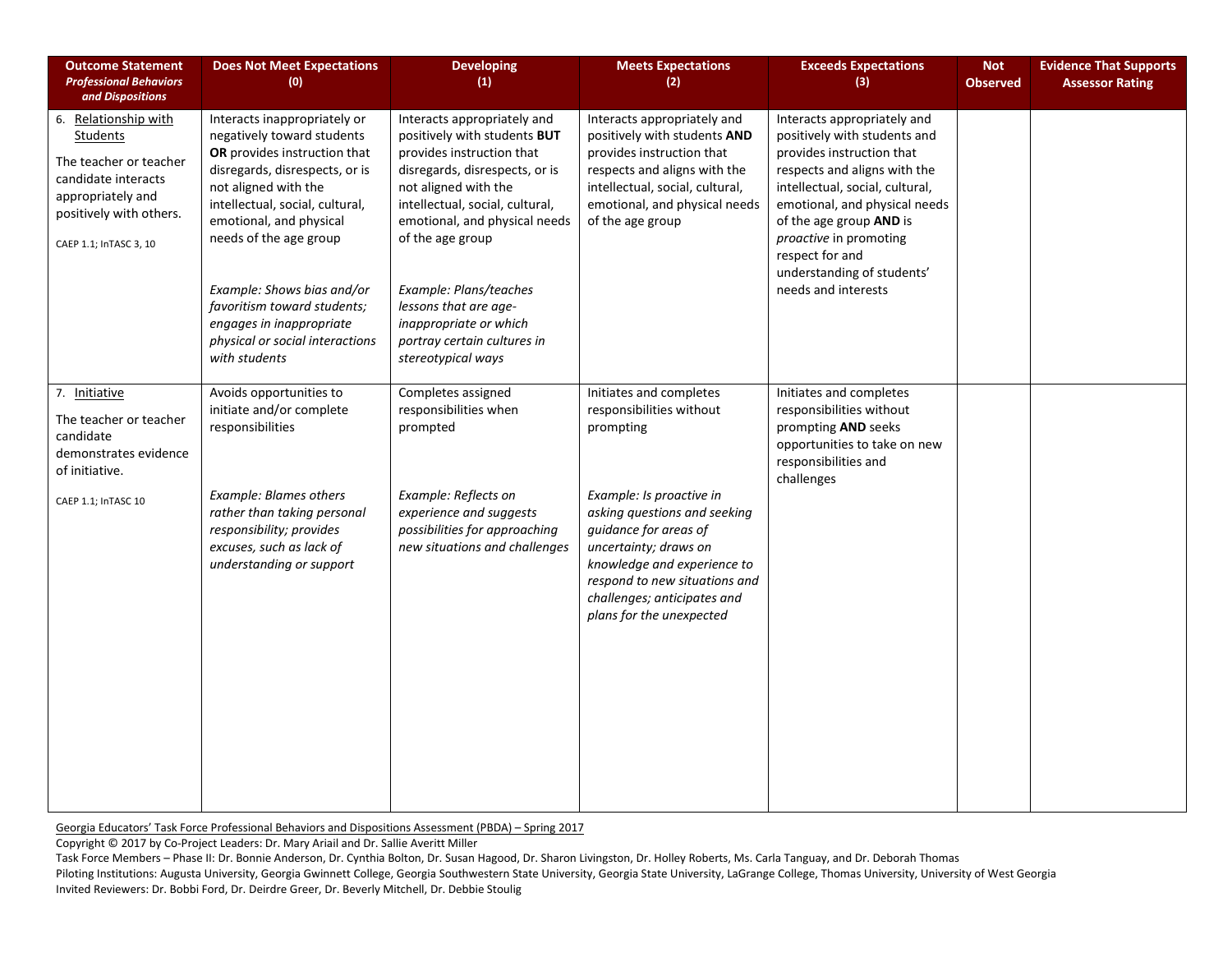| <b>Outcome Statement</b><br><b>Professional Behaviors</b><br>and Dispositions                                                                                                                                           | <b>Does Not Meet Expectations</b><br>(0)                                                                                                                    | <b>Developing</b><br>(1)                                                                                                                                                                                                                                                                       | <b>Meets Expectations</b><br>(2)                                                                                                                                                                            | <b>Exceeds Expectations</b><br>(3)                                                                                                                                                                                                                                                                                                                                                                                                            | <b>Not</b><br><b>Observed</b> | <b>Evidence That Supports</b><br><b>Assessor Rating</b> |
|-------------------------------------------------------------------------------------------------------------------------------------------------------------------------------------------------------------------------|-------------------------------------------------------------------------------------------------------------------------------------------------------------|------------------------------------------------------------------------------------------------------------------------------------------------------------------------------------------------------------------------------------------------------------------------------------------------|-------------------------------------------------------------------------------------------------------------------------------------------------------------------------------------------------------------|-----------------------------------------------------------------------------------------------------------------------------------------------------------------------------------------------------------------------------------------------------------------------------------------------------------------------------------------------------------------------------------------------------------------------------------------------|-------------------------------|---------------------------------------------------------|
| 8. Professional<br>Appearance<br>The teacher or teacher<br>candidate adheres to<br>good hygiene and<br>follows university,<br>school, and/or district<br>policies for professional<br>appearance.<br>CAEP 1.1; InTASC 9 | Does not meet minimum<br>expectations for personal<br>hygiene OR violates<br>university, school, and/or<br>district policies for<br>professional appearance | Is clean and neat BUT<br>occasionally fails to adhere to<br>university, school, and/or<br>district policies for<br>professional appearance                                                                                                                                                     | Is clean and neat AND<br>adheres to university, school,<br>and/or district policies for<br>professional appearance                                                                                          | Is clean and neat AND<br>consistently exceeds<br>university, school, and/or<br>district minimum standards<br>for professional appearance<br>Example: A male teacher<br>wears a long-sleeve shirt and<br>tie on most days, even though<br>it is not required by school<br>policy.                                                                                                                                                              |                               |                                                         |
| 9. Legal and Ethical<br>Conduct<br>The teacher or teacher<br>candidate adheres to<br>legal and ethical<br>standards for behavior.<br>CAEP 1.1; InTASC 9                                                                 | Does not adhere to<br>university, school, and/or<br>district policies; OR<br>deliberately fails to uphold<br>the State Code of Ethics                       | Reviews and seeks guidance<br>for gaining knowledge of and<br>adhering to university, school,<br>and/or district policies related<br>to legal and ethical standards<br>of behavior AND asks<br>questions or pursues<br>information to increase<br>understanding of the State<br>Code of Ethics | Knowledgeable of and<br>adheres to university, school,<br>and/or district policies related<br>to legal and ethical standards<br>of behavior AND upholds the<br>State Code of Ethics for<br><b>Educators</b> | Knowledgeable of and<br>adheres to university, school,<br>and/or district policies related<br>to legal and ethical standards<br>of behavior and upholds the<br>State Code of Ethics for<br>Educators AND advocates for<br>equitable treatment of others<br><b>AND</b> develops preventative<br>methods to protect students<br>and/or teachers from<br>conditions that interfere with<br>learning or are harmful to<br>their health and safety |                               |                                                         |
|                                                                                                                                                                                                                         | Example: Falsifies information<br>on student records                                                                                                        | Example: Seeks guidance on<br>the equitable treatment of<br>others and protecting<br>students from conditions that<br>interfere with learning or are<br>harmful to their health and<br>safety                                                                                                  | Example: Exhibits equitable<br>treatment of others and<br>exerts reasonable effort to<br>protect students from<br>conditions that interfere with<br>learning or are harmful to<br>their health and safety   | Example: Develops a<br>workshop for students or<br>others in which s/he explicitly<br>teaches the State Code of<br><b>Ethics for Educators</b>                                                                                                                                                                                                                                                                                                |                               |                                                         |

Copyright © 2017 by Co-Project Leaders: Dr. Mary Ariail and Dr. Sallie Averitt Miller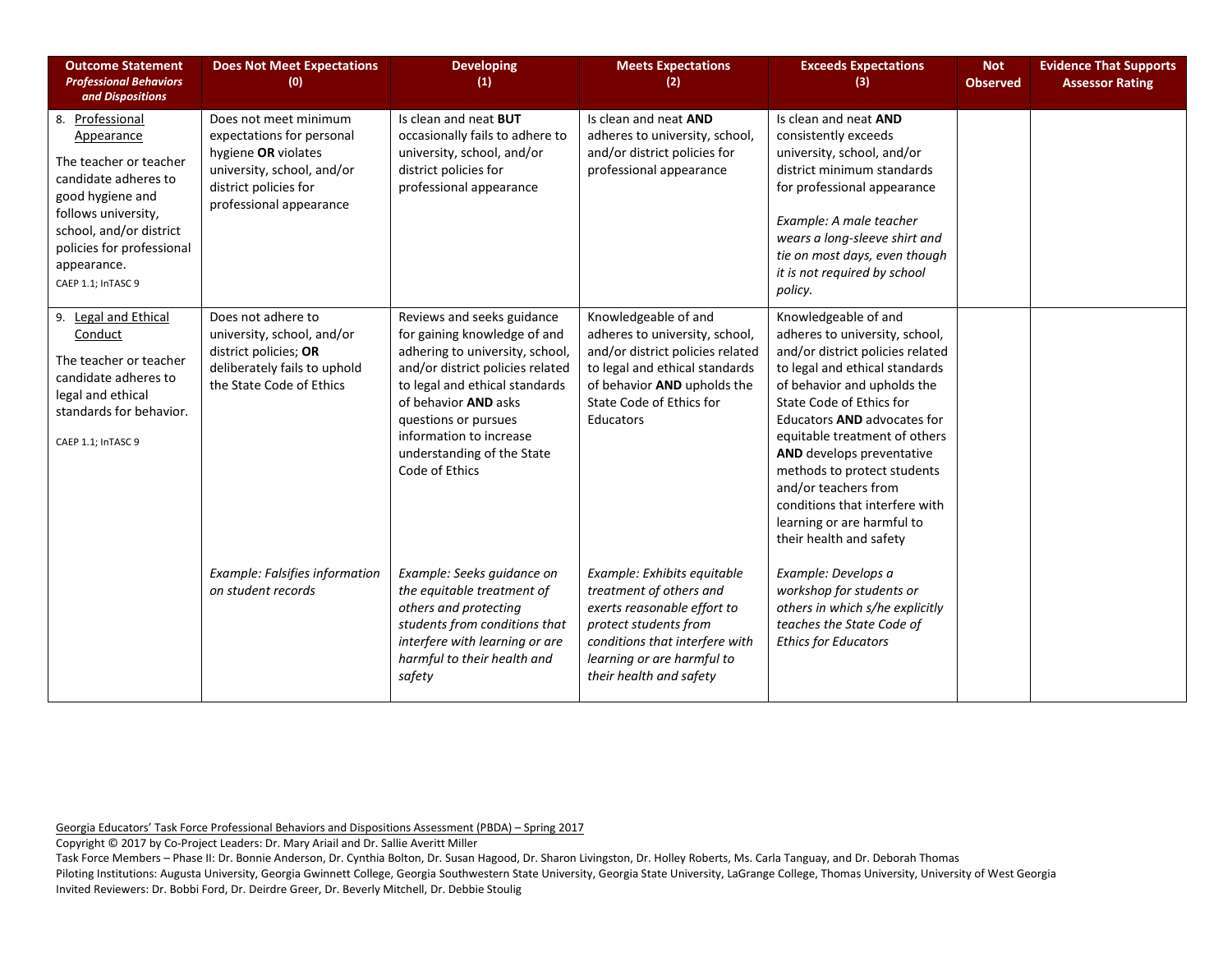| <b>Outcome Statement</b><br><b>Professional Behaviors</b><br>and Dispositions                                                                                                             | <b>Does Not Meet Expectations</b><br>(0)                                                                                                                                                                                                               | <b>Developing</b><br>(1)                                                                                                                                                                                                                                                                | <b>Meets Expectations</b><br>(2)                                                                                                                                                                                                                                                             | <b>Exceeds Expectations</b><br>(3)                                                                                                                                                                                                                                                                                                                                                                                        | <b>Not</b><br><b>Observed</b> | <b>Evidence That Supports</b><br><b>Assessor Rating</b> |
|-------------------------------------------------------------------------------------------------------------------------------------------------------------------------------------------|--------------------------------------------------------------------------------------------------------------------------------------------------------------------------------------------------------------------------------------------------------|-----------------------------------------------------------------------------------------------------------------------------------------------------------------------------------------------------------------------------------------------------------------------------------------|----------------------------------------------------------------------------------------------------------------------------------------------------------------------------------------------------------------------------------------------------------------------------------------------|---------------------------------------------------------------------------------------------------------------------------------------------------------------------------------------------------------------------------------------------------------------------------------------------------------------------------------------------------------------------------------------------------------------------------|-------------------------------|---------------------------------------------------------|
| 10. Diversity<br>The teacher or teacher<br>candidate<br>demonstrates respect<br>for and appreciation for<br>a wide variety of<br>individual differences.<br>CAEP 1.1; InTASC 2            | Does not listen and respond<br>appropriately to others'<br>opinions AND/OR<br>demonstrates a lack of<br>respect for or insensitivity to<br>those of different cultural<br>backgrounds, cognitive and<br>physical abilities, and<br>personal ideologies | Listens and responds<br>appropriately to others'<br>opinions AND seeks guidance<br>on how to exhibit respect for<br>those of different cultural<br>backgrounds, cognitive and<br>physical abilities, and<br>personal ideologies                                                         | Listens and responds<br>appropriately to others'<br>opinions AND exhibits respect<br>for those of different cultural<br>backgrounds, cognitive and<br>physical abilities, and<br>personal ideologies                                                                                         | Listens and responds<br>appropriately to others'<br>opinions and exhibits respect<br>for those of different cultural<br>backgrounds, cognitive and<br>physical abilities, and<br>personal ideologies AND<br>advocates for fair and<br>equitable treatment for all                                                                                                                                                         |                               |                                                         |
| 11. Learning<br>Environment<br>The teacher or teacher<br>candidate<br>demonstrates a<br>commitment to<br>creating a positive, low-<br>risk learning<br>environment.<br>CAEP 1.1; InTASC 3 | Does not demonstrate a<br>willingness to create a<br>positive, low-risk learning<br>environment OR allows<br>disruptive behavior to<br>interfere with learning                                                                                         | Demonstrates progress<br>toward creating a positive,<br>low-risk learning environment<br>AND provides students with<br>choices, makes relevant<br>connections, builds<br>understanding, and develops<br>relationships that create a<br>sense of belonging between<br>and among learners | Demonstrates a commitment<br>to creating a positive, low-risk<br>learning environment by<br>providing students with<br>choices, making relevant<br>connections, building<br>understanding, and<br>developing relationships that<br>create a sense of belonging<br>between and among learners | Demonstrates a commitment<br>to creating a positive, low-risk<br>learning environment by<br>providing students with<br>choices, making relevant<br>connections, building<br>understanding, and<br>developing relationships that<br>create a sense of belonging<br>between and among learners<br>AND is proactive in<br>disseminating information<br>with others about how to<br>create a positive learning<br>environment |                               |                                                         |
| 12. Time Management<br>The teacher or teacher<br>candidate uses time<br>effectively.<br>CAEP 1.1; InTASC 7                                                                                | Demonstrates no evidence of<br>a reliable system for planning<br>and scheduling<br>Example: Waits until the last<br>minute to prepare; does not<br>use a reliable system for<br>planning and scheduling                                                | Demonstrates progress<br>toward development of a<br>reliable system for planning<br>and scheduling<br><b>Example: Sometimes waits</b><br>until the last minute to<br>prepare; does not use a<br>reliable system for planning                                                            | Demonstrates effective use of<br>time through thoughtful<br>planning, thorough<br>preparation, and efficient<br>organization<br>Example: Prepares in advance<br>for events and uses a reliable<br>system for planning and<br>scheduling                                                      | Demonstrates effective use of<br>time through thoughtful<br>planning, thorough<br>preparation, and efficient<br>organization AND supports<br>others in helping them to<br>learn time management skills                                                                                                                                                                                                                    |                               |                                                         |
| 13. Commitment<br>to Student Learning<br>The teacher or teacher                                                                                                                           | Demonstrates little or no<br>evidence of commitment to<br>student learning                                                                                                                                                                             | and scheduling<br>Demonstrates commitment<br>to student learning by<br>identifying student strengths                                                                                                                                                                                    | Demonstrates commitment<br>to student learning by<br>evaluating student strengths                                                                                                                                                                                                            | Demonstrates commitment<br>to student learning by<br>evaluating student strengths                                                                                                                                                                                                                                                                                                                                         |                               |                                                         |

Copyright © 2017 by Co-Project Leaders: Dr. Mary Ariail and Dr. Sallie Averitt Miller